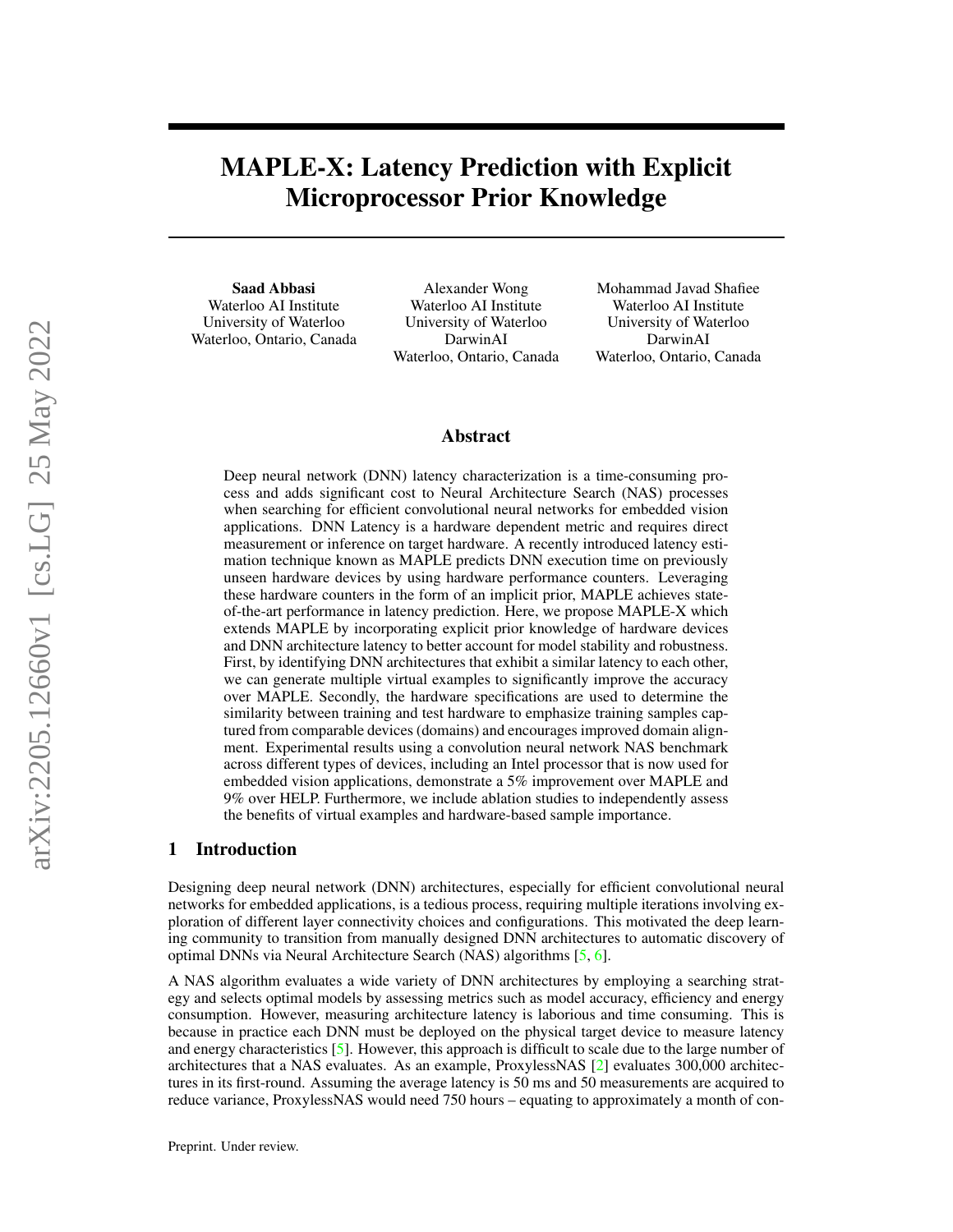<span id="page-1-0"></span>

Figure 1: MAPLE-X overview. DNN architectures exhibiting a latency within certain bounds are clustered into neighborhoods. Given a DNN neighborhood, a layer-wise predictor is used to generate virtual examples which augment the training set. The virtual examples enable the hardware-aware regression model to adapt to the target device.

tinuous data collection. This engineering effort is further exacerbated if multiple hardware devices must be targeted.

A variety of techniques have been proposed to predict DNN architecture latency in lieu of measuring them. Recently, layer-wise predictors have been employed to estimate architecture latency by summing up the execution time of each DNN layer [\[6\]](#page-5-1). However, the layer-wise latency predictors are only effective on simple hardware which sequentially execute DNN layers. A layer-wise predictor typically fails to yield an accurate latency estimate on complex hardware as it does not capture the complexities of parallel or out-of-order execution. More recently, neural network based regression models have been introduced to predict latency on the target hardware. However, these methods require building architecture latency datasets for each target device which quickly becomes difficult to scale due to the wide variety of available hardware [\[3\]](#page-5-3). Layer-wise or regression-based predictors therefore, generally pose a trade-off between estimator development time and prediction accuracy. To address this issue, more recent methods aim to adapt regression models to the target hardware [\[4\]](#page-5-4) instead of developing a model for every device. As such, meta-learning techniques have been used to adapt an already trained latency estimator to new devices. These methods employ a pool of training devices from which architecture latency has already been collected. The trained model is then adapted to the target device by measuring a small set of architecture latencies. Thus, a model adaptation approach significantly reduces the time it takes to adapt to unseen hardware.

A recently introduced technique known as MAPLE [\[1\]](#page-5-5) employs hardware performance counters to characterize how different devices behave under specific workloads. MAPLE subsequently measures a small number of samples (i.e., 3 to 10) from the target hardware and augments the training set prior to optimizing a hardware-aware regression model. This augmentation enables rapid adaptation to the target hardware. While the hardware characterization and subsequent adaptation samples allow MAPLE to achieve state-of-the-art results, MAPLE leverages the prior hardware knowledge implicitly that the training pool may provide and thus might be leaving some performance on the table. Leveraging prior knowledge in machine learning has been shown to improve performance, particularly in cases where training samples are limited. In this study, our goal is to extend MAPLE by incorporating explicit prior knowledge provided by the training pool through two key mechanisms. First, we incorporate the architecture latency from the training devices as prior knowledge to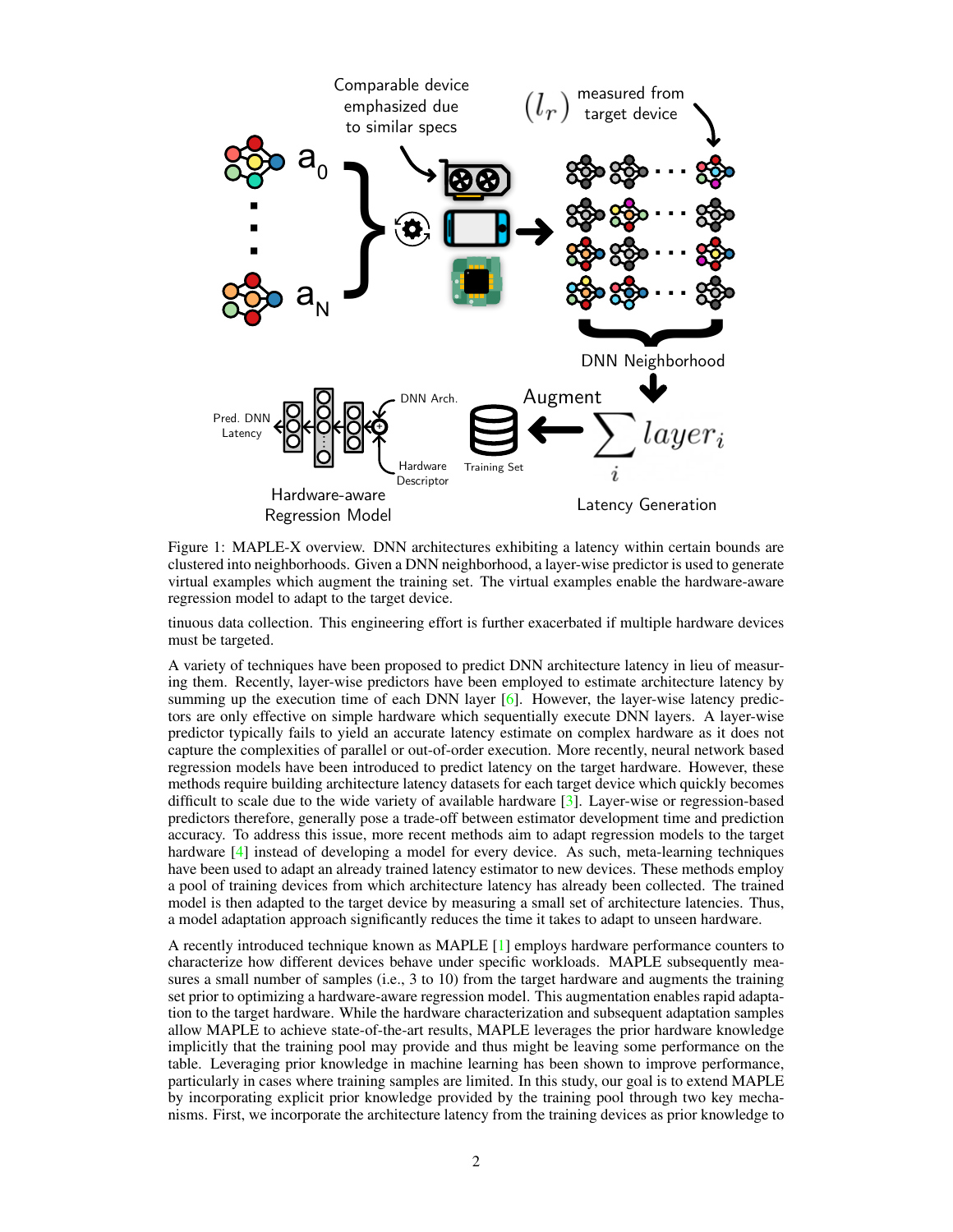

<span id="page-2-0"></span>Figure 2: (left) Device weights based on hardware specifications. Each device in the row can be considered as a test-device while the corresponding columns can be considered as the training device pool. (right) Spearman rank correlations of DNN architecture latency across all devices used in this study. From the figure, we note a higher correlation within device classes (CPUs or GPUs). Additionally, the rank is also tightly correlated within same micro-architectures. For instance, both Turing architecture GPUs (RTX2080Ti and RTX6000) exhibit a higher rank correlation with each other than the GTX1070, which features the Pascal architecture.

generate virtual examples which improve the adaptation accuracy of the latency estimator. Second, we introduce a sample weighting scheme that emphasizes samples captured from devices similar to the target device. For example, if the test device is a 4000 CUDA-core GPU, a higher importance weight is assigned to samples captured from similar core-count GPUs compared to samples from CPUs or less similar GPUs. The proposed weighing scheme leads to a more accurate adaptation of the latency predictor by adapting the model via taking advantage of more similar domain.

# 2 MAPLE-X Design

In this section we describe the proposed extensions to MAPLE and the architecture latency dataset. MAPLE-X incorporates the prior knowledge present in the training pool samples to generate virtual examples and, additionally, emphasizes samples from devices similar to the target hardware.

## 2.1 Hardware-based Importance Sampling

Conventional MAPLE places significantly higher emphasis on samples acquired from the target device. The rationale behind this design choice was that higher adaptation weights would allow the latency predictor to adapt to the target device with higher accuracy. In contrast, here we place more emphasis on samples acquired from devices that are similar to the target device. This makes intuitive sense as devices comparable to the target device would exhibit similar latency characteristics. For instance, if we assume that the target device is an Nvidia RTX6000 GPU, the knowledge gained from a RTX2080Ti is significantly more relevant than any CPU. We use publicly available device specifications such as core-count, maximum clock-speed and the thermal design power to compute the distance between the target device and the training devices. Since the device specification descriptor is only three-dimensional, a euclidean distance can be used to compute the distance between the target and the training devices. The weights are subsequently computed by  $\frac{1}{\sqrt{2}}$  $\frac{1}{d_i}$  where  $d_i$  is the distance between the target device and the device  $i$  in the training set. The square root ensures the weight magnitudes do not differ from each other by a large degree, which may cause instability during training.

#### 2.2 DNN Latency Neighborhood Prior

In this section, we provide evidence of the knowledge present in the training pool and elaborate upon the mechanism through which it is integrated. The integration is dependent on five related ideas that we now explain.

Latency Ranking. DNN latency is a function of its architecture as well as the underlying hardware. While in general, all DNN architectures would exhibit a lower latency on a faster device, the optimal architecture may differ across devices as different hardware architectures may prioritize different DNN operations. However, we observe a high latency rank correlation within comparable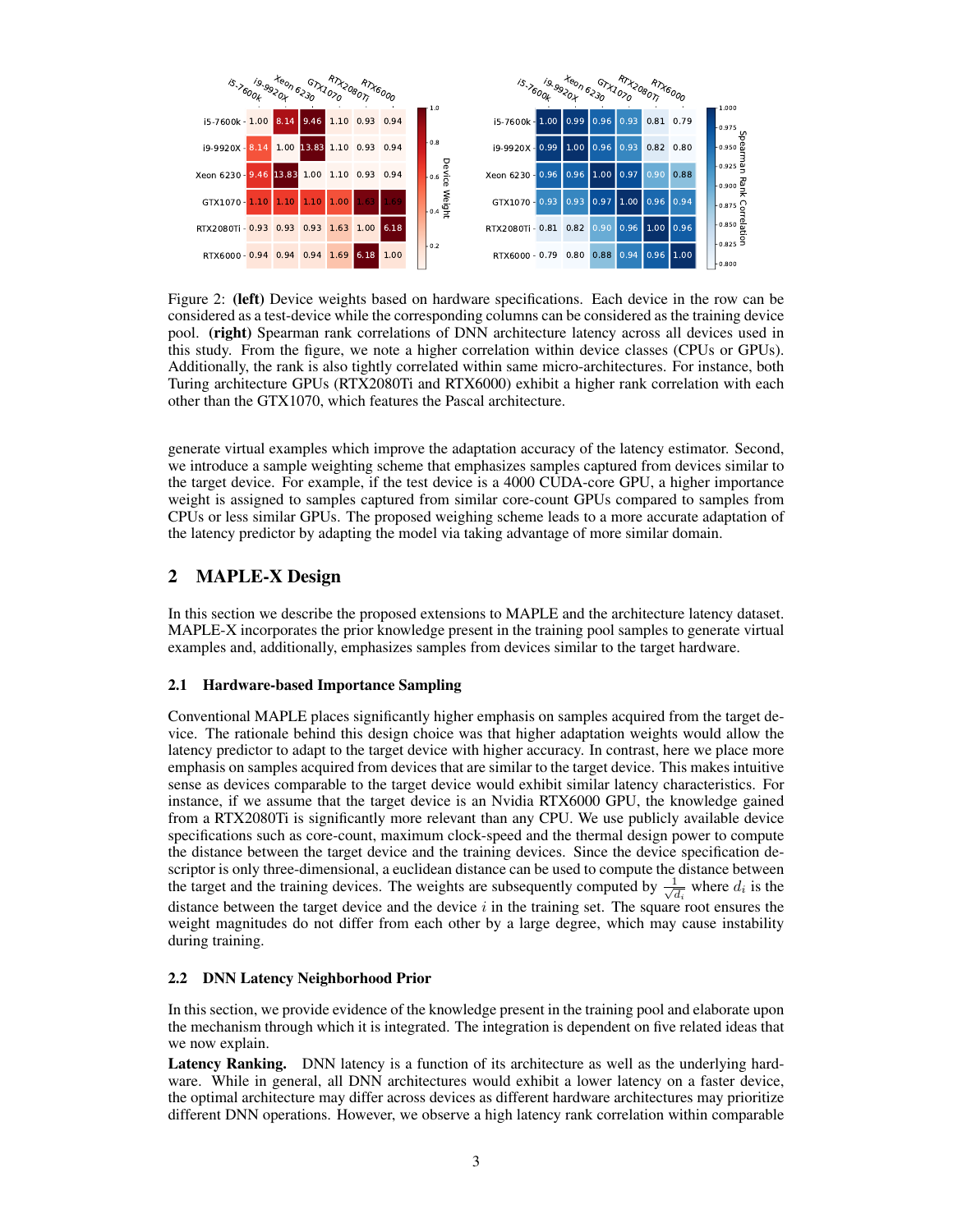

<span id="page-3-0"></span>Figure 3: Correlation between the true latency and layer-wise summed latency for three devices. Despite a high prediction error for Intel i5-7600k (used for embedded vision applications) and Nvidia RTX2080Ti, a strong Pearson correlation enables MAPLE-X to use layer-wise estimation as a proxy for relative latency.

hardware micro-architectures (Figure [2\)](#page-2-0). A high rank correlation implies that DNN architectures exhibit a consistent ordering on comparable devices. As a consequence of this, architectures that are close in latency on one device would also exhibit similar latencies on a comparable device. Leveraging this high rank correlation between devices, it is possible to identify DNN architectures that consistency exhibit a similar latency to each other across different hardware.

Neighborhood Discovery. We identify DNN neighborhoods by finding architectures that exhibit a latency within certain bounds from a given architecture  $(a<sub>r</sub>)$ . For each given architecture, we denote such neighborhoods (sets) as  $\mathbb{A}_r = \{a_0, a_1 \dots a_n\}$  where  $a_n$  is a neighbor architecture for  $a_r$  defined by the neighborhood  $A_r$ . By identifying such latency neighborhoods across training devices, we can infer which architectures are likely to be close in latency on the target hardware. Importantly, the neighborhood prior cannot typify what the true latency of the samples in  $A_r$  would be on the target device, but only a belief that certain architectures would exhibit latencies within certain bounds. Therefore, we select an architecture  $(a<sub>r</sub>)$  from a neighborhood and measure its latency  $(l_r)$  on the target device.

Prior Strength. A DNN neighborhood represents a set of architectures that exhibit similar latency. Architectures in  $A$  can simply be assigned a random latency centered on  $l_r$  between some bounds. However, this approach leads to a weak prior as it would not take into account how the architecture latency is distributed on the target hardware. More concretely, while we know  $l_{a0} \approx l_{a1}$  in set  $\mathbb{A}_r$ , a stronger prior can be developed if it is possible to incorporate the relative latencies of samples in  $\mathbb{A}_r$ (i.e. by what proportion does  $l_{a0}$  exhibit a higher or lower latency than  $l_{a1}$ ).

Latency Modeling. Layer-wise estimators typically exhibit poor accuracy on complex hardware. Fortunately, the layer-wise summed latency still exhibits a strong correlation with the true latency (Figure [3\)](#page-3-0). The cause of this correlation is better illustrated with an example. Consider  $a_i$  consists of two convolution operations and three average pools. If the architecture in  $a_i$  consists of three convolutions, it would exhibit a higher latency than  $a_i$ . Although a layer-wise estimator would not be able predict the absolute latency accurately, it would still be able to encapsulate the relative increase in latency as this increase is primarily due to the addition of an operation.

Given that there is a strong linear correlation between the layer-wise latency and true execution time, we now determine if this correlation holds for DNN neighborhoods of varying size. We compute Pearson correlation between the layer-wise and the true latency for every DNN neighborhood. We subsequently plot a density map (Figure [4\)](#page-4-0) between the latency correlation and the size of DNN neighborhoods to assess if most neighborhoods exhibit a strong correlation. From Figure [4,](#page-4-0) we note most DNN neighborhoods typically exhibit correlation values between 0.7–1.0 for sizes between 2–10, making it probable that any neighborhood we sample from that area could have its relatively latency accurately modelled by a layer-wise predictor.

Latency Label Generation. Encouraged by this observation and considering MAPLE already characterizes each operation present in the architectural search space, we construct a layer-wise predictor to estimate the relative latency of architectures in a given neighborhood. Using the layerwise predictor, we compute the layer-wise latency of each architecture in A. Subsequently, we subtract the mean layer-wise latency of A from each DNN architecture. This leaves only the relative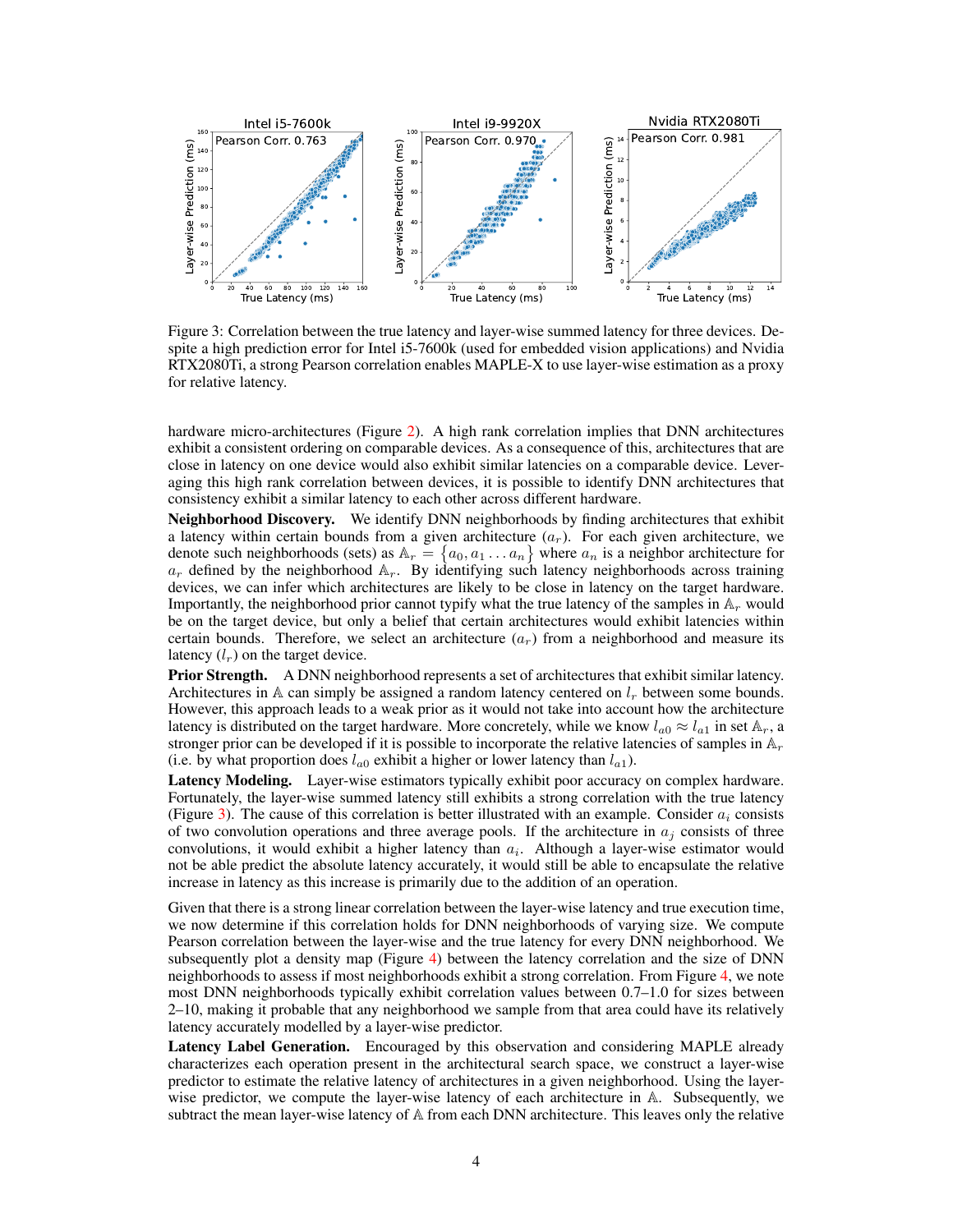<span id="page-4-2"></span>

<span id="page-4-0"></span>Figure 4: Pearson correlation density plots. The correlation between the layer-wise derived latency and true latency is computed for each DNN neighborhood in the prior. The correlations are denser between a neighborhood size of 2-10, with the majority of neighborhoods exhibiting a correlation above 0.5. Thus, we can use LUT-derived latency from the target device as a proxy for the relative latency of DNN architectures in a neighborhood.

differences intact. We then add  $l_r$  as an offset to each architecture in  $A_r$  which yields our virtual latency labels for the architectures in A. More formally, we can compute the virtual latency labels with the following expression:  $v_{a_n} = LUT(a_n) - \mu_t + l_r$  where  $LUT(\cdot)$  outputs the layer-wise derived latency for a given architecture and  $\mu_t$  is the mean latency calculated by  $\frac{\sum_{a_i \in A} LUT(a_i)}{\|A\|}$ . Together, A and  $V_A = \{v_{a_0}, v_{a_1}, \dots, v_{a_n}\}\$ , represent virtual examples generated based on an explicit measurement  $l_r$  given the prior knowledge A and  $LUT(\cdot)$ . These virtual examples, along with explicitly measured samples, are mixed in with the dataset prior to training. The number of virtual examples generated depends upon the size of the neighborhood selected.

#### 3 Experiment & Discussion

#### <span id="page-4-1"></span>3.1 Evaluation

To evaluate our methodology, we use the same dataset as MAPLE which we refer to as NASBench-X [\[1\]](#page-5-5). NASBench-X is based on NASBench-201, a cell-based convolutional neural network NAS dataset and includes a total of 15,625 architectures. Extending NASBench-201, NASBench-X provides latency measurements of all architectures present in NASBench-201 on six different devices including Intel i5-7600k (a processor that is now used for embedded vision applications), i9-9920X, Xeon-6230, Nvidia GTX1070, RTX2080Ti and RTX6000. In addition, NASBench-X also includes measurements from ten different hardware counters measuring number of cpu-cycles, instructions, cache accesses, among others. We follow a similar methodology as MAPLE and use a regression model for latency prediction. Keeping true to the MAPLE framework, we encode DNN architectures via one-shot encoding and concatenate the hardware performance counters to yield a descriptor for each device. Finally, to compare our results we use 10% error-bound accuracy as our primary metric. This metric calculates the proportion of predictions that falls within  $\pm 10\%$  of the true latency.

#### 3.2 Results

In this section we evaluate and compare MAPLE-X with MAPLE [\[1\]](#page-5-5) and HELP [\[4\]](#page-5-4). We adopt a one-device-leave-out approach and form a training pool of five devices listed in Section [3.1](#page-4-1) and use the sixth device for testing. We sample the same 900 architectures from each device to yield a total of 4500 training samples. Since we want to demonstrate the advantage of including virtual examples, we restrict ourselves to just three adaptation points from the test device. The adaptation samples yield three architecture neighborhoods with varying sizes between 5-10 samples per neighborhood which are mixed in with the training set.

Table [1](#page-5-6) compares our results with MAPLE and HELP. We note that incorporating prior knowledge from training devices leads to a mean 5% improvement over MAPLE and 9% over HELP. Integrating the prior knowledge in the form of virtual examples improves performance due to two key reasons. First, virtual examples represent additional samples from the target device which aid the adaptation of the hardware-aware regression model. Second, since MAPLE only adapts with just 3-10 samples,